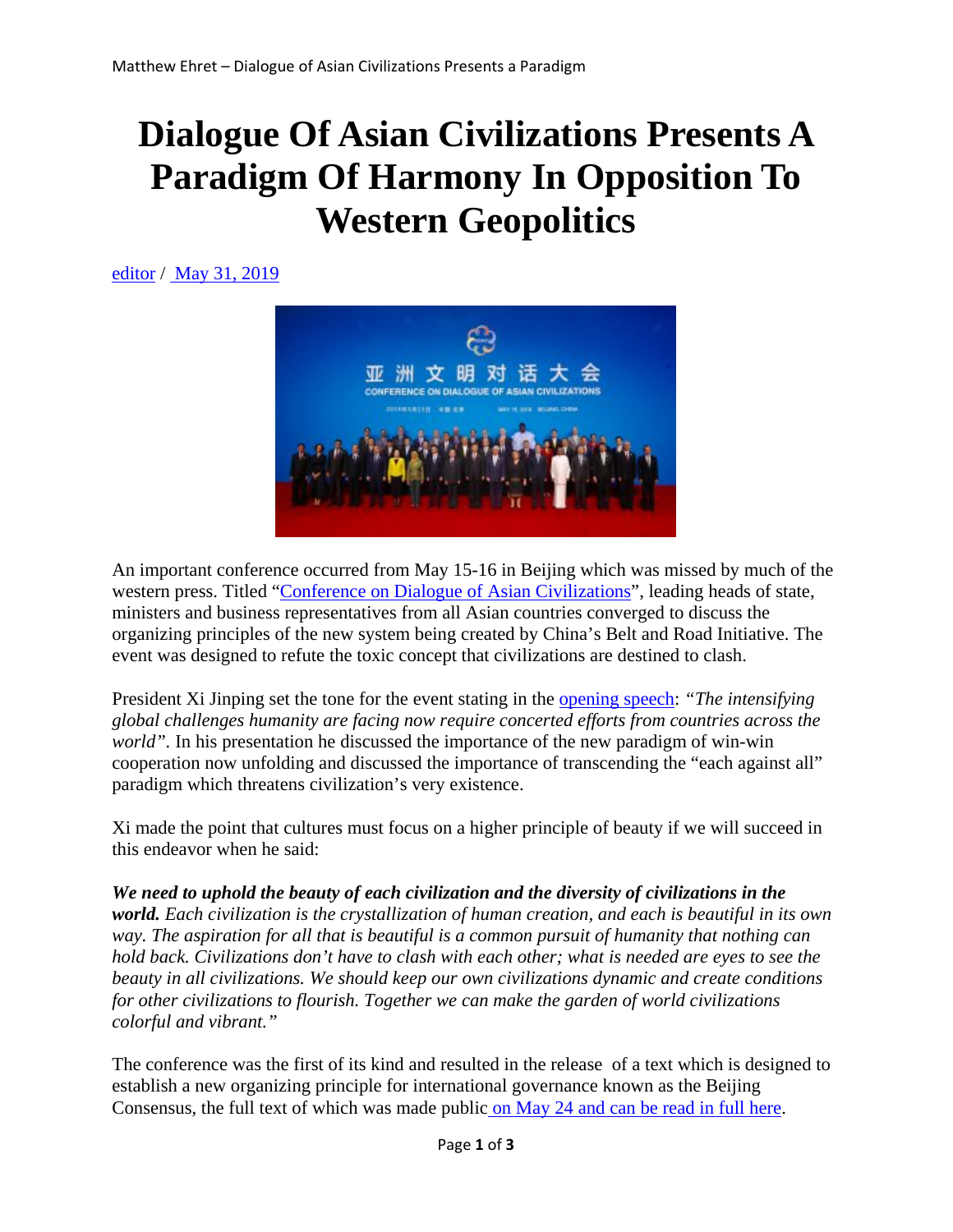The west unfortunately had very little representation.

One of the few notable western representatives who at this prestigious event was Helga Zepp-LaRouche, President of the Schiller Institute who has been on record promoting the New Silk Road as the basis for a new world economic system for over 25 years.Zepp-LaRouche delivered a speech at the event which was widely covered across Asian press though entirely blocked by the west titled *"The Highest Ideal of Mankind is the Potential of the Future"*. Opening her presentation Helga pointed out that the world finds itself in a phase change between two paradigms when she said:

*We find ourselves in such a phase change: the old world order, as it developed after World War II and especially after the disintegration of the Soviet Union, is in a process of dissolution, but what the new order will look like is by no means decided yet."*

Weaving through the ancient philosophical currents of Confucianism, Buddhism and Jainism, as well as Hindu texts such as the Upanishads and Rig Veda, Mrs. Zepp-Larouche made the point that the common universal principles which each culture has touched upon through their own pathways aimed at the same goal of a *"commitment to lifelong self-cultivation and moral refinement of mankind"*". This is a principled concept which is not only found within Christianity but is the life essence of all western development from the golden renaissance to the present.

Core principles found throughout these Asian traditions touch upon loving our neighbor like ourselves, and showing forgiveness over the desires for revenge. Zepp-LaRouche discussed how these principles gave birth to the "Five Principles of Peaceful Coexistence" organized by China's Premier Prime Minister Zhou Enlai and Indian Prime Minister Jawaharlal Nehru in 1954 and expanded into the "Ten Principles of Bandung" in 1955 between Asian and African states. She went on to explain how these were the basis for the 1961 conference of non-aligned nations in Belgrade and are also organizing principles of the increasingly powerful Belt and Road Initiative and new Eurasian Paradigm which she explains the west must join if we are to avoid a civilizational collapse or nuclear war.

If you never heard of them, the Five principles of Peaceful Coexistence are: *1. Mutual respect for each other's territorial integrity and sovereignty, 2. Mutual non-aggression, 3. Mutual noninterference, 4. Equality and mutual benefit, and 5. Peaceful co-existence.*

It should be noted that these are the same core principles upon which the modern sovereign nation state system was founded known as the Peace of Westphalia of 1648 which put an end to the 30 Years War between Catholics and Protestants in Europe and whose first principle was "forgiveness of all transgressions" followed by the principle that all nations must now would work towards the "benefit of the other". Both Eastern and Western systems are thus founded upon common principles of natural law and thus antagonistic to the geopolitical "each against all" and "Might makes right" demanded by today's bankrupt imperial system. When Sir Kissinger or Blair speak of their desire to create a "post-Westphalian state international order" these are the moral principles they are rejecting and demand that all of us reject along with them.